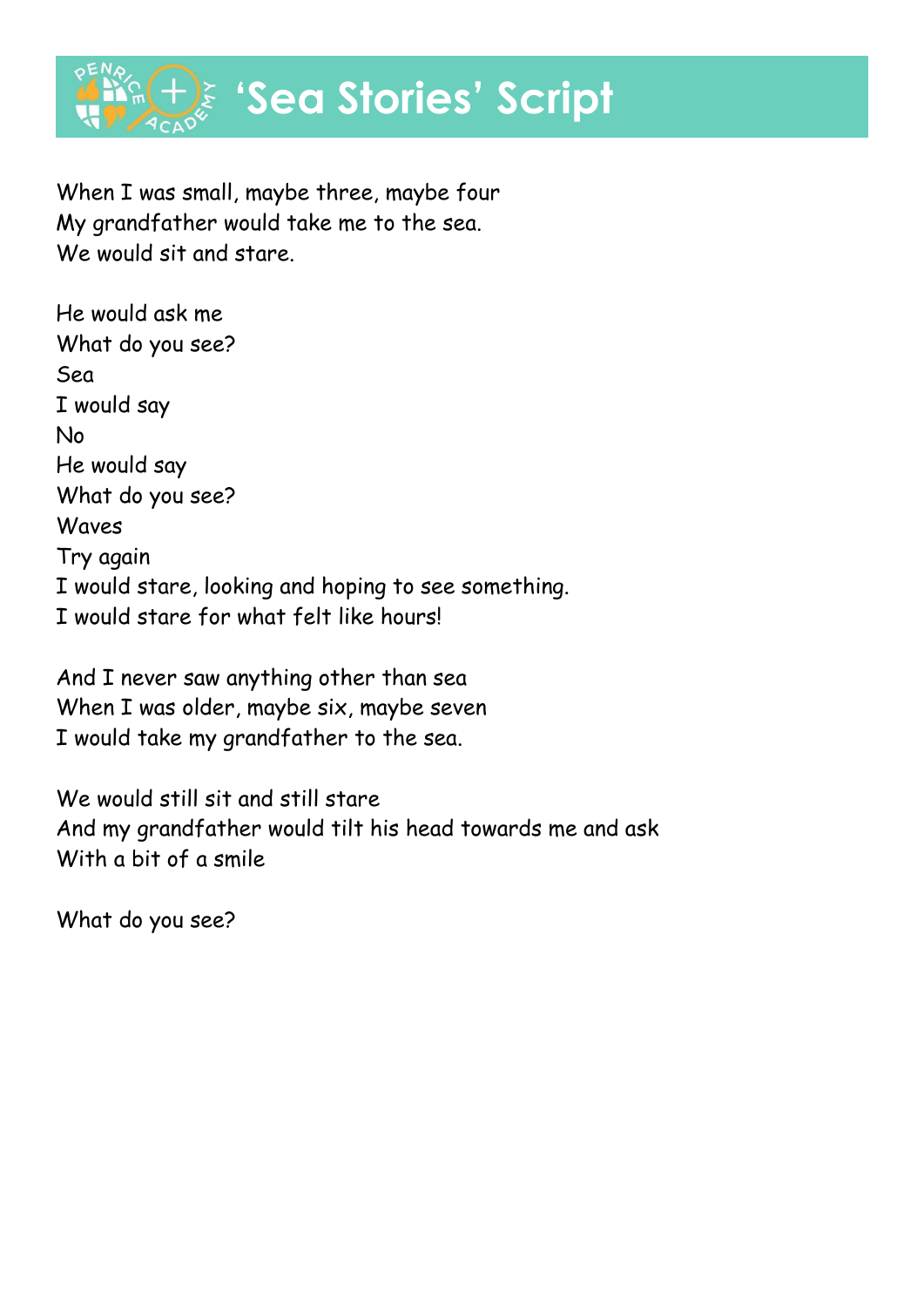## **EVERYONE SINGS 'Blow the Man Down'**

Come all ye young fellows that follow the sea, *Way! Hey! Blow the man down,* Now please pay attention and listen to me, *Give me some time to blow the man down!*

When a trim Black Ball Liner's preparing for sea, *Way! Hey! Blow the man down,* You'll split your sides laughing, such sights you would see, *Give me some time to blow the man down!*

When a big Black Ball Liner's a-leaving her dock, *Way! Hey! Blow the man down,* The boys and the girls on the pier head do flock, *Give me some time to blow the man down!*

Now when the big liner, she's clear of the land, *Way! Hey! Blow the man down,* Our boatswain he roars out the word of command, *Give me some time to blow the man down!* Give me some time to blow the man down!

In her belly she holds treasures that few have ever seen For all the she gives, she can also take The sea, she's an old one, she's got history Before you or I were here to stop and stare, she was home to…pirates!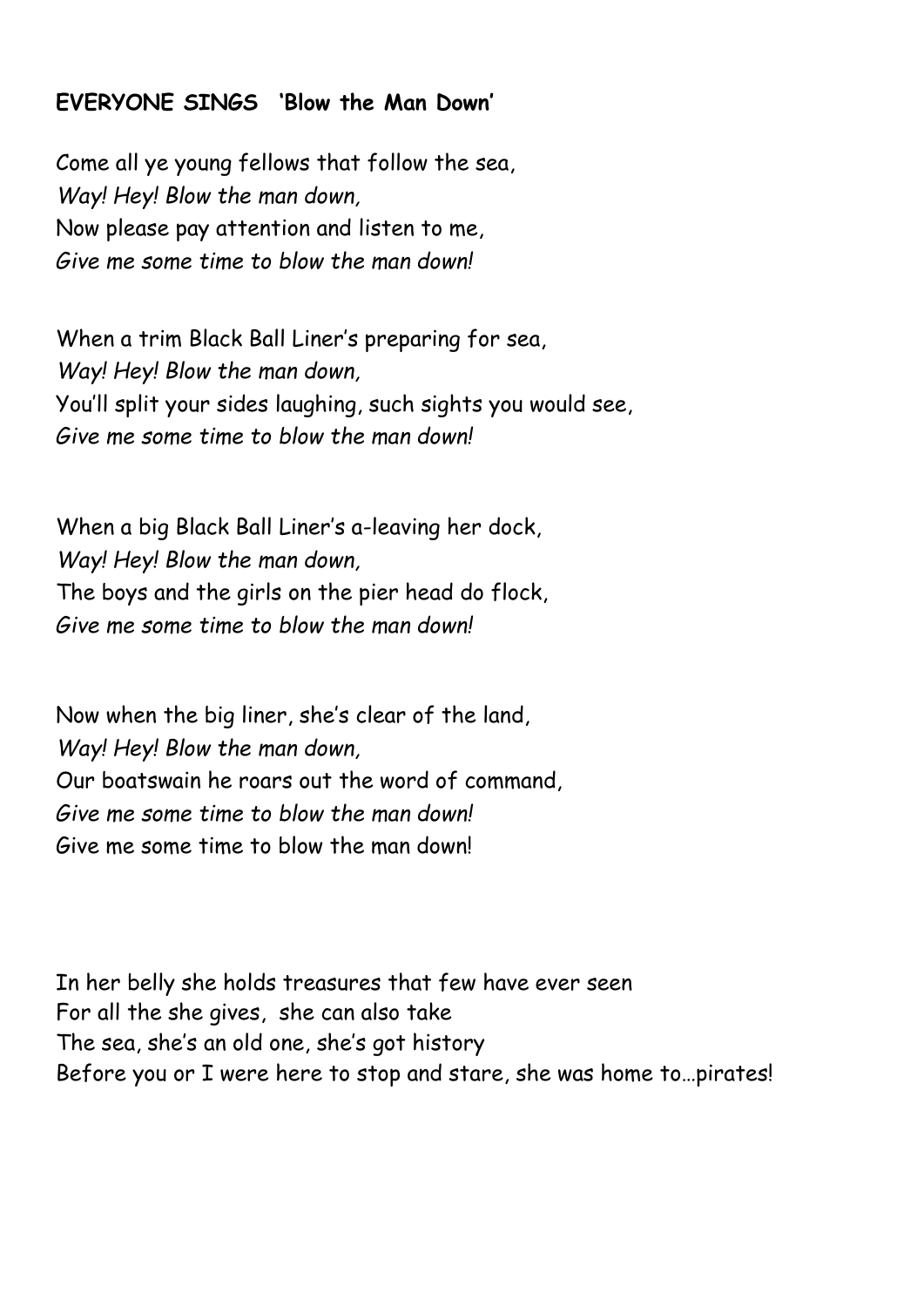## **EVERYONE SINGS 'Drunken Sailor'**

What shall we do with a drunken sailor? What shall we do with a drunken sailor? What shall we do with a drunken sailor? Early in the morning.

> *Hoo-ray and up she rises Hoo-ray and up she rises Hoo-ray and up she rises Early in the morning*

Pull out the bung and wet him all over Pull out the bung and wet him all over Pull out the bung and wet him all over Early in the morning.

> *Hoo-ray and up she rises Hoo-ray and up she rises Hoo-ray and up she rises Early in the morning*

Stick him in the longboat 'til he's sober Stick him in the longboat 'til he's sober Stick him in the longboat 'til he's sober Early in the morning.

> *Hoo-ray and up she rises Hoo-ray and up she rises Hoo-ray and up she rises Early in the morning*

Now I am taller (As you can see) I go with my friends to the sea

With my friends at the coast, we swim and we play We could stay in the sea 'til the end of the day

It was my grandfather who first brought me here "What do you see?" he'd say in my ear